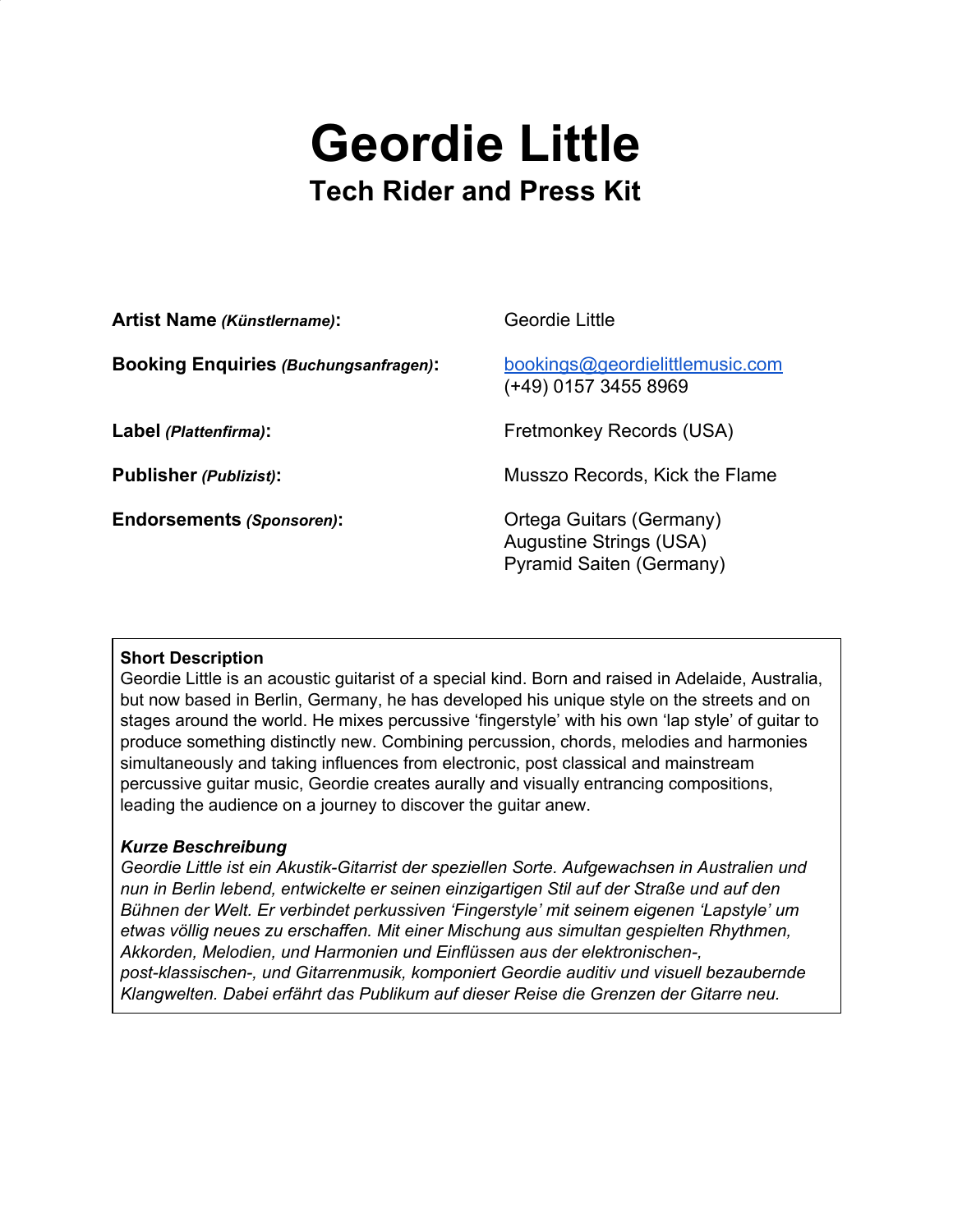## **Technical Requirements**

#### **Minimum Venue Requirements**

It is expected that ALL venues\* and event locations be fitted with ALL equipment necessary to facilitate a professional event of the highest quality. Of course we understand that the level and type of equipment necessary is dependent on the form of event (concert halls vs outdoor music festivals for example), and that it is sometimes necessary (for example for private bookings) for equipment to be hired in, however to retain artistic integrity and to enable Geordie to deliver a performance at the level expected of him, it would be only in specific situations in which he would agree to perform in locations with anything less than the following:

#### **FOH:**

- high quality PA incl.
- minimum 2 x 12" mid/hi range speakers
- $-1$  x Sub

#### **On Stage / Monitoring:**

- 1 x on stage monitor positioned in front of performance position
- 1-3 x DI (depending on the event and the number of guitars)
- any standard microphone for speaking (eg. SM58)

#### **Control:**

the desk should include some form of in built digital reverb and minimum 3 Band EQ

(\*This does not apply to Street/Busking Festivals)

Geordie will obviously supply all his own instruments and effects/processing pedals.

Geordie also requires cold tap water backstage, and all snacks should be fairtrade where possible.

All travel and accommodation requirements should be discussed before signing of the contract.

If you are unsure whether your venue meets Geordie's requirements or you have any questions, please ask us! You can contact us at **[info@geordielittlemusic.com](mailto:info@geordielittlemusic.com)**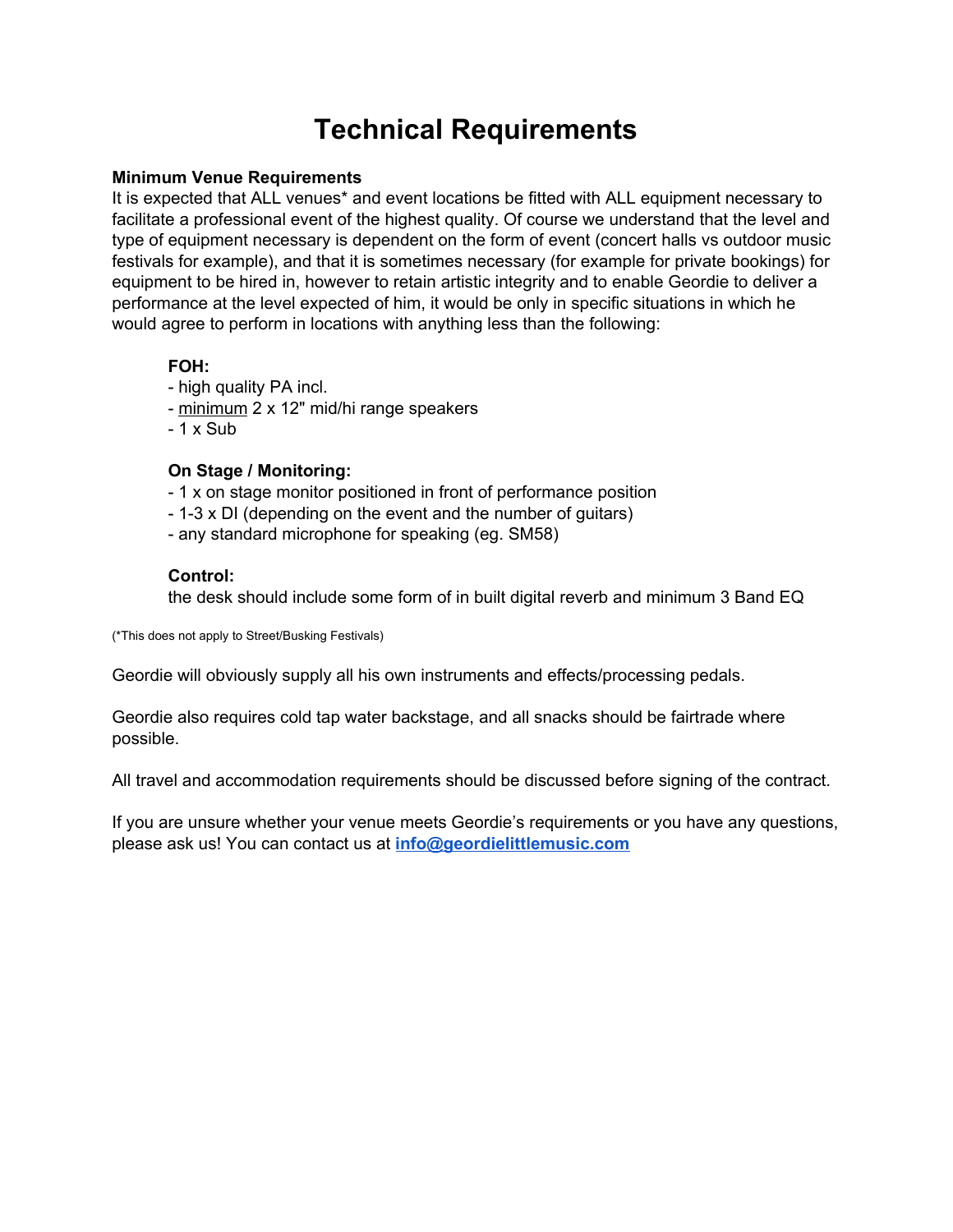### **Promotional and Press Material**

#### **Accredited Promotional Images:**

<https://www.flickr.com/photos/91103809@N04/sets/72157675387570401>

#### **Video Samples:**

<https://www.youtube.com/user/geordielittlemusic>

#### **Biographies/Descriptions (English only)**

#### 246 Characters / 33 Words

Geordie Little, an Australian living in Berlin, plays a unique mix of percussive lap and fingerstyle guitar, combining melodies, harmonics, chords and percussion simultaneously and seamlessly switching mid-tune between lap and standard positions.

#### 570 Characters / 85 Words

Growing up in Adelaide, South Australia, Geordie Little is an innovative acoustic guitarist now based in Berlin, Germany. Having developed his unique style on the streets, and refined it on stages around the world, he combines percussive finger and lap styles to create something truly his own. Mixing percussion, chords, melodies, and harmonics simultaneously, and taking influence as much from the electronic and post-classical worlds as from his peers, Geordie creates aurally and visually entrancing compositions, redefining the boundaries of what the guitar can be.

#### 957 Characters / 142 Words

Geordie is an Australian acoustic guitarist now based in Berlin. With his own unique mix of percussive lap and fingerstyle guitar, he combines melodies, harmonics, chords and percussion simultaneously, seamlessly switching mid-tune between lap and standard positions, fast earning a reputation for his innovative compositions and live performances around the world. Signed to US acoustic label Fretmonkey Records, and holding endorsement deals with Ortega Guitars and Augustine Strings, Geordie has performed at events such as the Glastonbury, Ancient Trance, and Earth Garden Festivals, as well as the London, Budapest, and Bratislava Guitar Nights, and has won awards as a musician and producer at Fringe Festivals around the world. He is a co-founder of the Berlin Acoustic Guitar Nights, circus company FAUNA, and musicians rights organisation Berlin Street Music, and maintains an extensive touring schedule throughout Europe and the rest of the world.

#### 2,163 Characters / 332 Words

Geordie Little is a solo acoustic finger and lap style guitarist, originally from Adelaide, South Australia, now based in Berlin, Germany. Coming from a high school background of classical and jazz guitar, Geordie started experimenting with new age fingerstyle and two hand tapping techniques around the start of 2011. Not long after, he started busking on the streets of Adelaide and began to explore more percussive techniques, eventually starting to incorporate some lap style techniques towards the end of that year.

At the start of 2012, Geordie decided to leave university in Adelaide, move to Berlin, and become a full time musician and street performer. Since then, Geordie has developed his own mix of lap and finger style guitar, incorporating percussion, chords, and melodic lines concurrently, to create intricate acoustic soundscapes that don't belong to any one style. Unconventionally choosing to stick with nylon string guitars, including a self-built 8-string flamenco, Geordie's lap style is unlike that of the current wave of steel string guitarists playing the popular 'air tap' technique, and is a much smoother, distinctly percussive, yet melodically driven adaptation.